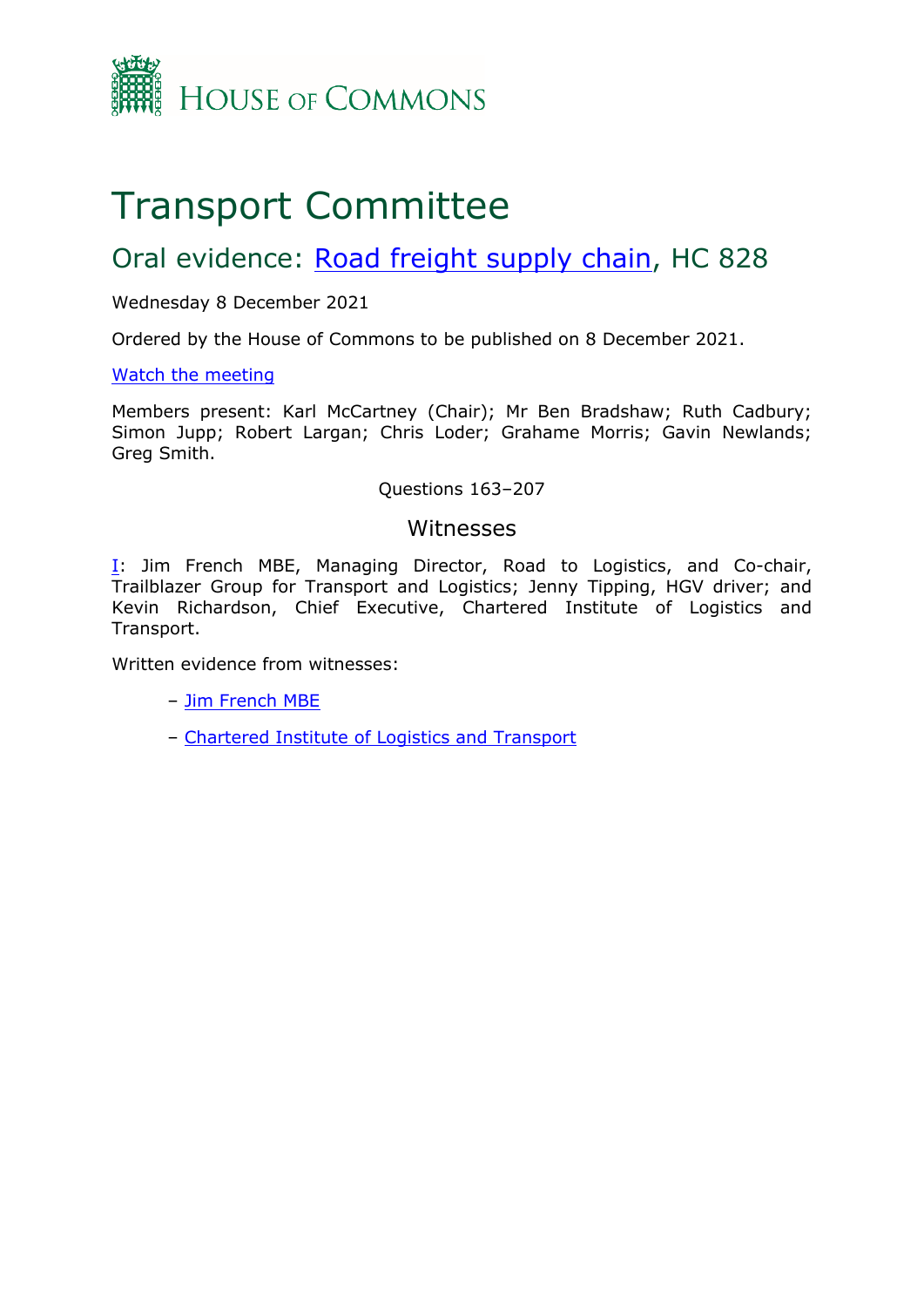

## <span id="page-1-0"></span>Examination of witnesses

Witnesses: Jim French MBE, Jenny Tipping and Kevin Richardson.

Q163 **Chair:** We have three guests with us at this morning's Transport Select Committee meeting. As you will probably have noticed, I am not our normal Chairman. Huw has tested positive for Covid, so he is not here today. You therefore have the pleasure of me, Karl McCartney, in the Chair, along with a number of my colleagues, some of whom are in the room now and some of whom are on their way.

I will ask the three witnesses on our first panel to introduce themselves very quickly and to give us the title of the organisation they work for and their role within it. I will start with Ms Tipping.

*Jenny Tipping:* I am Jenny Tipping. I am an HGV instructor for Wayside Transport. I also drive part time for Manpower Logistics on the Royal Mail contract.

Q164 **Chair:** Thank you. Mr French.

*Jim French:* Good morning. I am Jim French. I am the managing director of an organisation called Road to Logistics. I am also co-chair of the trailblazer group for apprenticeships in the logistics and transport sector.

Q165 **Chair:** Finally, but certainly not least, Mr Richardson.

*Kevin Richardson:* Good morning. My name is Kevin Richardson. I am the chief executive of the Chartered Institute of Logistics and Transport.

Q166 **Chair:** I thank all three of you for your time this morning. We look forward to the evidence that you are going to give.

I will kick off with the first question. We will go in the same order, if that is okay. What are the most serious challenges facing the road freight supply chain at this point in time?

*Kevin Richardson:* Perhaps I can answer that.

Q167 **Chair:** I will go in the same order, if that is okay. Ms Tipping will go first.

*Jenny Tipping:* I would rather Mr Richardson went first.

**Chair:** That is fine.

*Kevin Richardson:* We are seeing a number of things coming together at the moment. One is the continuing impact of Covid on the supply chain, with significant disruption to deep-sea shipping and supply lanes, the increased costs associated with that activity and the repositioning of empty containers in the routes. That is ongoing, and not helped by lockdown in ports and in certain countries.

We are also seeing the continuing effect of the exit from the EU, associated not only with the driver crisis, but also with withdrawal of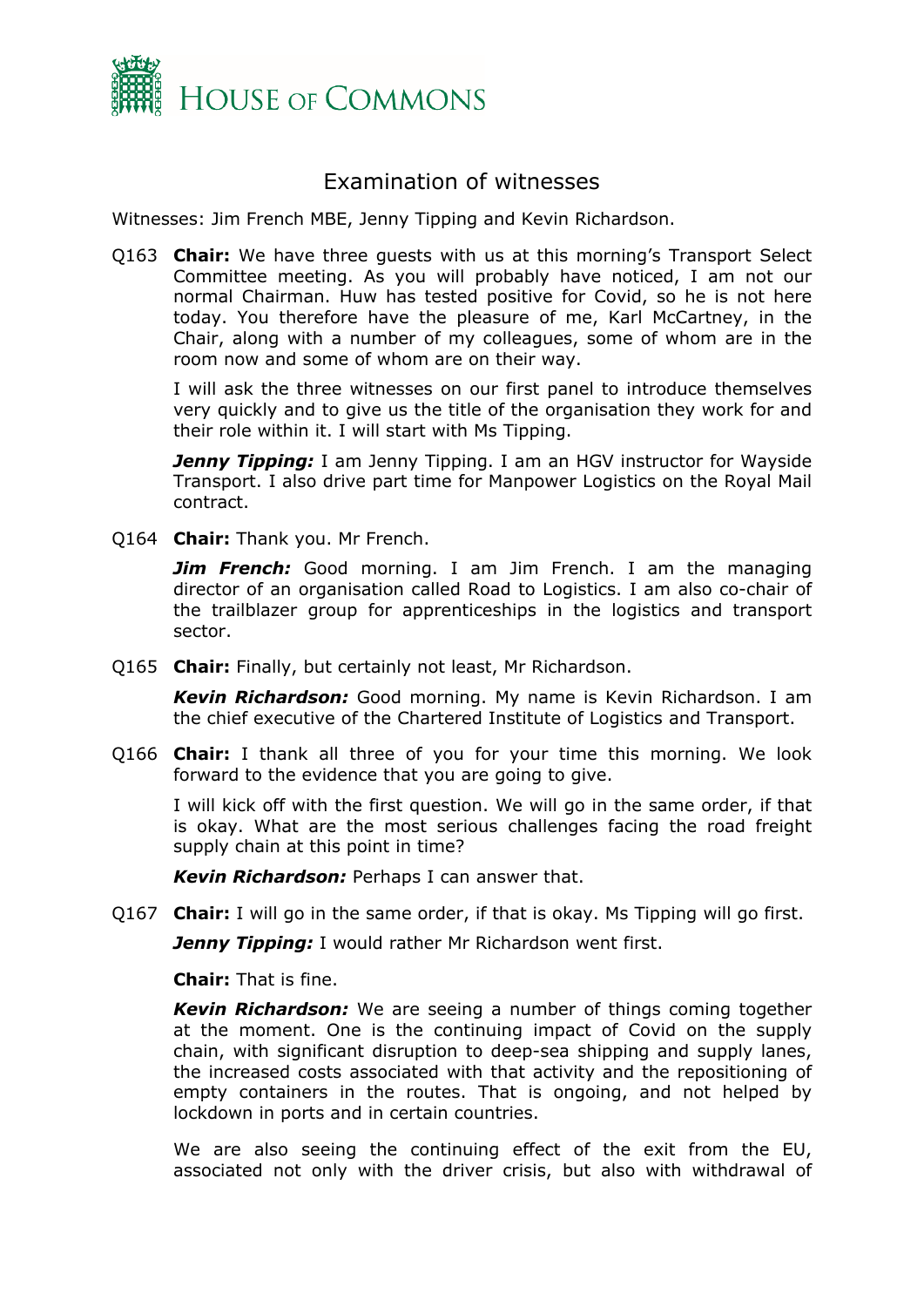

capacity from some of the European hauliers and increases in brokerage and freight transport costs.

We are seeing a move by the sector to look at supply chain resilience, predominantly driven by the fact that, prior to Covid, we spent a lot of time creating lean supply chains, which we thought were resilient until Covid hit. We are now looking at how we can structure and create resilient supply chains that are responsive to future disruptions.

Alongside that, we have the change in working practices, with people moving into the new normal, and all of the implications associated with that. We have the imperative to move to net zero, with organisations considering how they decarbonise their operations. Last but not least, we have consumer behaviour: the increase in e-commerce activity, the move to a 24-hour, seven-day-a-week gig economy, and the expectations of consumers for more immediacy.

The final thing to mention is the emergence of ESG—environmental, social and governance—issues. Those are being driven predominantly by insurers and investors looking at not only their environmental footprint, but the societal implications of their supply chains and the way they structure their governance.

All of those things are coming together at the moment. It is moving us into what is known by the academics as the VUCA world—a world of volatility, uncertainty, complexity and ambiguity. There are a lot of challenges currently on the table.

Q168 **Chair:** Thank you for that tour de force as an answer to the first question. Mr French, do you have anything to add?

*Jim French:* Over the last four to five years, the biggest challenge that the sector has had is the skills shortage. That has come to a head this year with the driver shortage, but there has been a shortage of drivers for the last four or five years. The different occurrences that have taken place over the last year or so have exacerbated that situation.

I believe that an even greater shortage will come in the future, not just of drivers but of warehouse staff and management and supervisory staff in the sector. We have a major challenge to attract young people into the sector. Most people are like me—stale and pale. It is refreshing to see Jenny here, because we also have a shortage of females represented in the sector.

**Chair:** We will cover that later.

*Jim French:* In the total sector, it is about 15%, but in drivers it is only 1%.

Finally, we are also very lacking in diversity. Black and ethnic minorities are only a small percentage of our workforce. We need to do more to attract those other representative groups into the sector.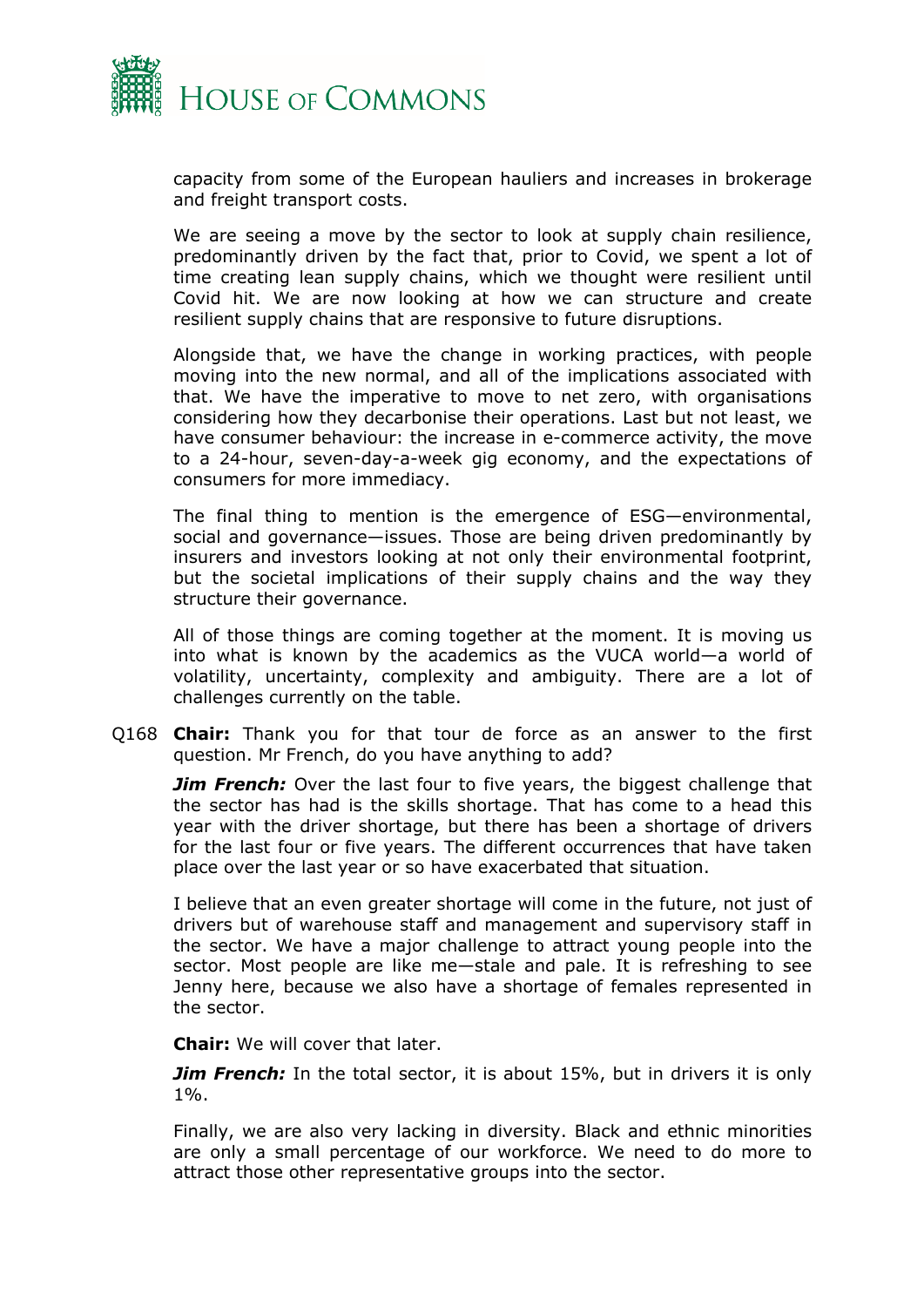

Q169 **Chair:** Thank you, Mr French. Ms Tipping.

*Jenny Tipping:* I do not have anything particular to add. It is not within my remit in either job to see the big picture of the supply chain. I am very much on the ground with both driver training and driving.

Q170 **Chair:** Thank you. Before we move to a question from my colleague Robert Largan, I want to come back with one supplementary to Mr Richardson. You talked about the lean supply chain and resilience within the supply chain. Is it productivity and profitability, or both considerations, that have hindered you or exacerbated the problems and issues you find yourselves dealing with in the industry?

*Kevin Richardson:* We have driven to lean and centralised networks as a means of taking cost out of the supply chain in response to demand from customers and consumers. We have increasingly seen disruption over recent years, whether it be geopolitical, physical—for example, the Iceland volcano—or the Evergreen ship in the Suez canal. People are now questioning whether we should move towards more agile supply chains, rather than lean ones. That would give us greater ability to respond to future disruptions.

At the same time, in order to meet the environmental imperative, we will see supply chains adjust. People will look at nearshoring. Where possible, they will look at stockholding and where those locations are. In the future, potentially, we will see a move away from centralised distribution to more localised distribution, a reversal of the trends that we pursued in the '80s and '90s. It is really an adjustment. It is driven by the ability to meet consumer demand and to provide availability of product, rather than profitability and productivity.

**Chair:** I will pass over to my colleague Robert Largan.

Q171 **Robert Largan:** Good morning. I will put this question to Ms Tipping first. Why have so many HGV drivers been leaving the profession over the last few years?

*Jenny Tipping:* Partly, it is just age. There was a demographic that gradually grew up through the industry, and now it is time for them to retire.

Partly, the industry is not attractive enough for enough people as it stands, given the way people want to live their lives nowadays, regardless of whether you are male, female or other. It involves unpredictable hours and being away from home a lot. Sometimes, there is an issue about the way drivers are treated; "respect" is a word that comes up quite a lot. It just does not look attractive enough for enough people. It might simply be that we need so many because so much stuff is being moved around. We just need a lot of drivers.

I want to say one thing on the whole respect issue. My work as an instructor came to an end overnight when the pandemic hit because all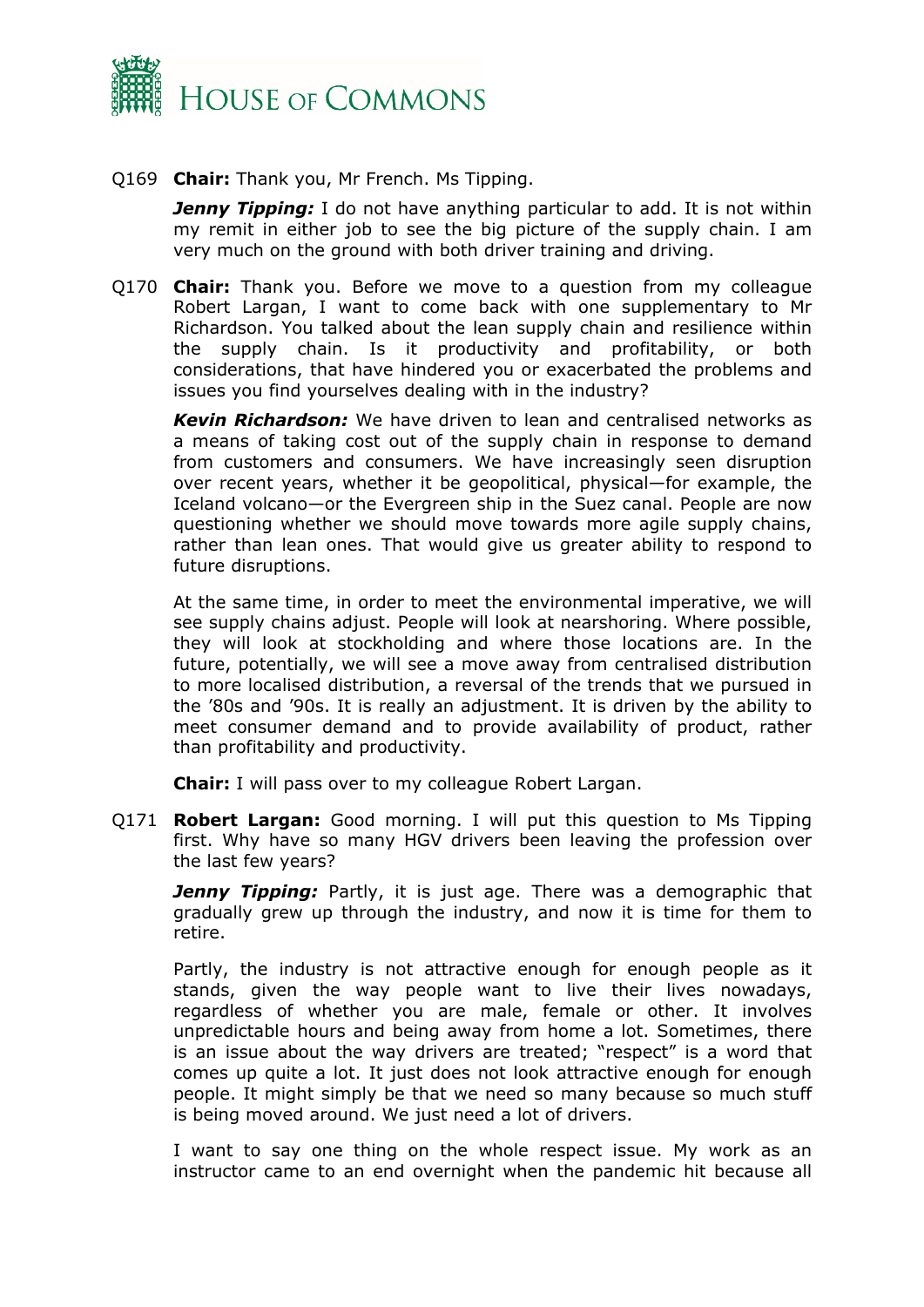

the driving tests were cancelled, so I started working full time again for Royal Mail, as I used to. The difference in respect for us at the height of the pandemic was so great. It was absolutely massive. It was actually quite moving to be recognised as a key worker and to see the posters across the top of motorway bridges saying, "Thank you to key workers. Thank you to the truckers," and the response that we got from other people on the roads—the few people who were on the roads. It was deeply moving to be part of that. It is a shame how quickly that has been forgotten.

Q172 **Robert Largan:** Thank you. Mr French, the same question to you. Do you have anything to add?

**Jim French:** I agree very much with some of Jenny's sentiments. You asked about the reasons why other people have left. Obviously, Brexit had an impact as regards EU drivers. The thing that tipped it this year was the IR35 legislation, which has not had so much publicity. Previously, a number of drivers were self-employed. That probably put the graph over the edge and brought the supply chain issue to a head. I also agree about the respect that drivers get.

Pay has been an issue. Since the financial crisis in 2008-09, drivers' wages have remained fairly static. In the previous question, when you went back to Kevin, you asked about profitability. The profit margin of the top 100 logistics operators in the UK is 2.2%, according to the *MotorTransport* publication. I admit that those are predominantly freight operators. All the operators are working to very tight margins. That is one of the reasons that has held drivers' wages down. The reason that they have increased over the last 12 months is purely a supply and demand issue.

Q173 **Robert Largan:** Mr Richardson, do you have anything to add on the point about why drivers are leaving the profession?

*Kevin Richardson:* There are two additional points that I would like to raise. One is about the facilities for drivers. That is a major issue, not only their ability to access facilities on site when they are doing deliveries but their ability to access facilities while they are out on the road, particularly overnight.

The other issue is that the job has become much more stressful. Delivery windows to distribution centres are much tighter, often within a plus or minus 15-minute slot. That puts a lot of pressure on drivers to ensure that they are there on time so that they do not miss the slot and, effectively, impact on deliveries across the day.

Q174 **Robert Largan:** Ms Tipping, in your answer you made the point that there may be a lifestyle issue as well. One of the things I have noted in conversations with hauliers in my constituency is that they are finding that a lot of their drivers choose to go and work for companies such as Amazon because they can sleep in their own bed every night, rather than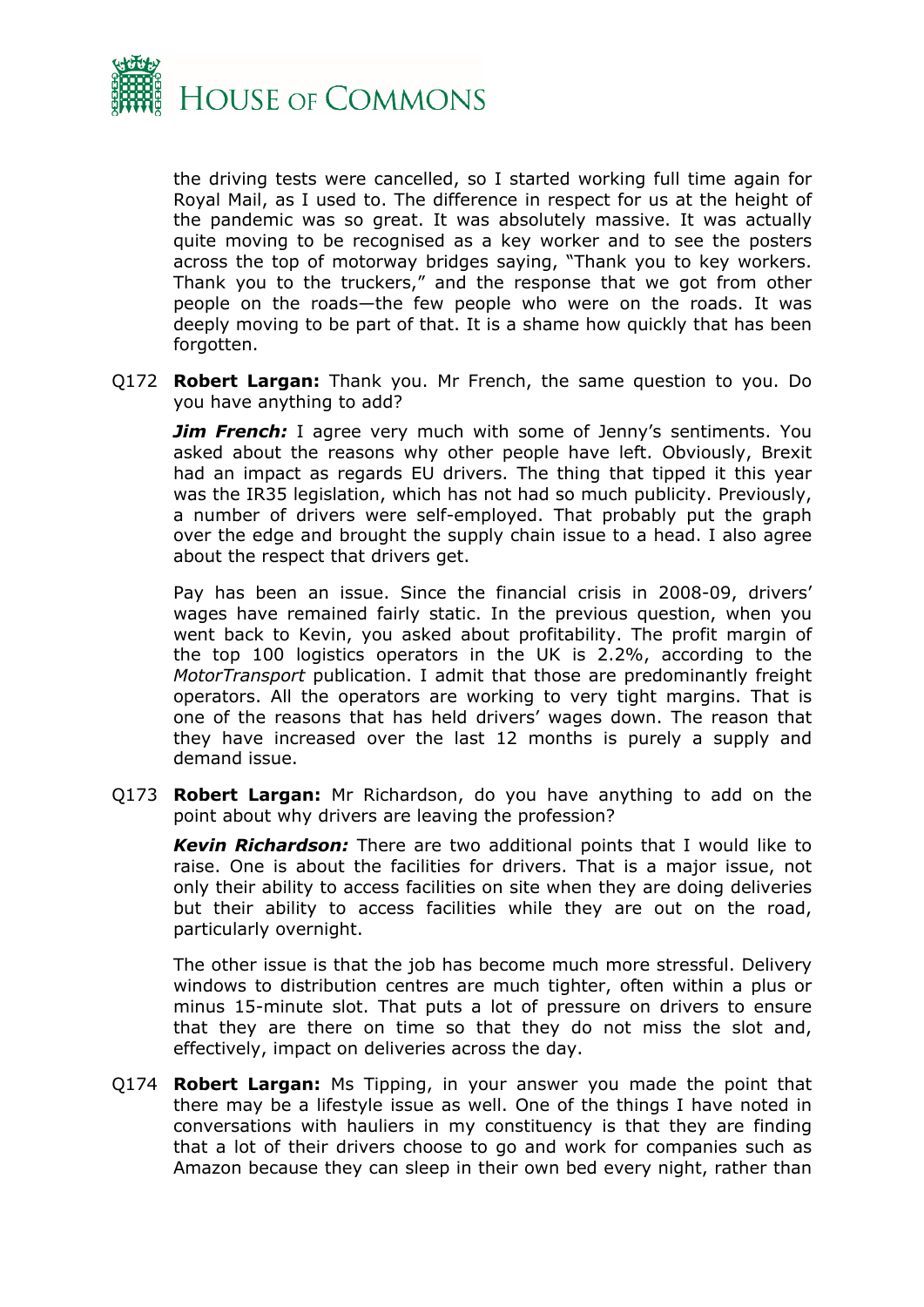

be on the road. Would you say that the anecdotal evidence that I am picking up is accurate and reflects the wider sentiment in the industry?

*Jenny Tipping:* I think so. I drive nights, and have done so for many years, because it is the best paid, which means that I do not have to do it as often. I would never want a permanent job doing it, because then I would not have flexibility. The reason that I have gone into instructing is that it is 8 till 4, Monday to Friday. Even though it is paid less than working nights for the Royal Mail, l like that flexibility. I like having a life.

Something else has shifted. Yes, there is being able to sleep in your own bed, but one of the witnesses from a couple of weeks ago talked about the fact that nowadays, in order to have a family life, people want a dual income they can rely on. When one of them is out all the time, the person who is staying at home cannot necessarily have a convenient job.

There is also parenting. Both parents want to be involved nowadays. I have spoken to quite a lot of drivers of the older generation at Royal Mail, who are all gradually retiring. A number of them lost their first marriage because they were never there. People do not want that in their lives any more. It is not just women who want to watch their kids grow up. Yes, people are choosing to have a more predictable life.

**Chair:** Thank you. My colleague Ruth Cadbury has some questions for you. Greg will follow up with some supplementaries.

Q175 **Ruth Cadbury:** Ms Tipping, back in 2016 you told this Committee during a similar inquiry on HGV driving—I was not here then—that the quality of facilities left some drivers feeling like "scum". Is that still the case?

*Jenny Tipping:* I have not spoken to enough drivers recently to know whether that is still the case, to be honest. Right from the word go, part of the reason that I chose Royal Mail was that it is not the case there. Even though I have to drive quite a long way to get to work in the first place, part of the reason that I choose to stay is that the facilities are so good and you are always looked after. I am afraid that I do not have any more information than that.

Q176 **Ruth Cadbury:** That's fine. We know that a very small percentage of HGV drivers are women. As a woman driver, do you think that the lack of adequate, clean toilet facilities and safe places to stop at night is even more of an issue for women? Is that one of the factors that stop women staying or even entering the workforce?

*Jenny Tipping:* It is possibly more likely to stop them entering the workforce, because they are more aware of it and are thinking about it in advance. In fact, a lot of HGV jobs do not involve having to stop at the roadside. I have done 15 years of trucking, in general haulage and in builders' merchants, and most of the time I have not had to stop at the roadside, either because I have been returning to base regularly or because I have always been able to stop at Royal Mail property. The safety issue may stop them. It is the same as with parenting. It is not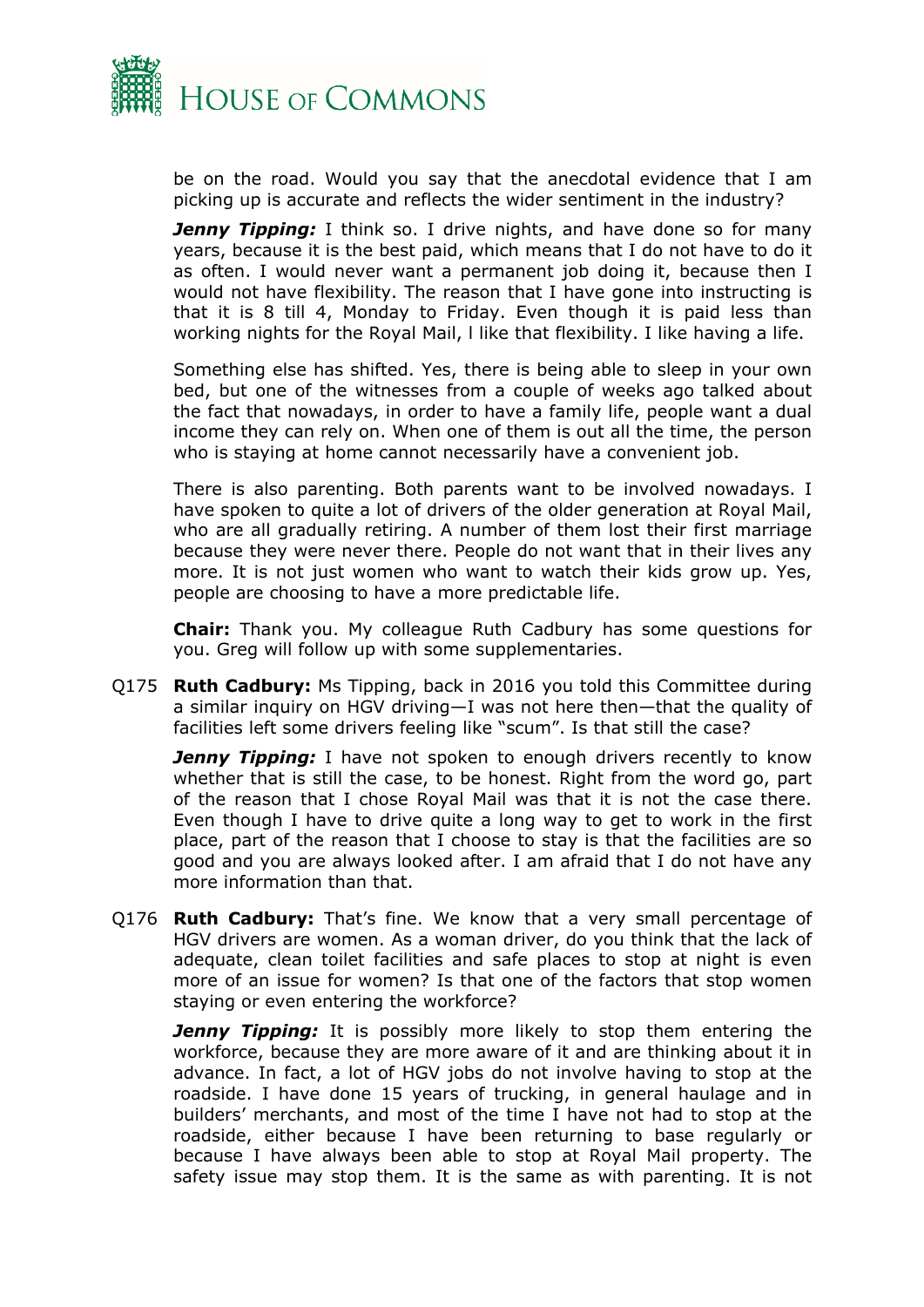

just women who want to wash their hands after they have been to the loo, for example. We underestimate men if we think that men find that acceptable. They do not. It is not just for women.

Q177 **Ruth Cadbury:** That is fine. Mr French, you mentioned the small number of women in the workforce. What improvements do you think are needed to driver facilities? Is there anything specific around motorway service areas and distribution centres?

*Jim French:* I agree entirely with Jenny. Probably only about 10% of LGV drivers are required to have a night away from home, an overnight stop, but, as the previous questioner said, anecdotally it causes an issue for drivers.

I live just outside Oxford, near the A34, which runs off the M40 down to Southampton. That is obviously a route for container and port traffic. If you go down there every night of the week, you will see lorries parked up in lay-bys with the drivers with blankets across their windscreens because they are taking their overnight rest. That is because the driver parking facilities at the motorway services at Cherwell Valley, which is the nearest on the M40, are normally full. Some smaller operators would not necessarily want to pay the cost of having to park there. Every night, you will find vehicles parking in those lay-bys because there are not many facilities at all on the M40 all the way down to Southampton port.

Q178 **Ruth Cadbury:** Is there anything specific around distribution centres?

*Jim French:* I think that has changed a little. The facilities are obviously there. If you go to a Tesco distribution centre, the facilities for their drivers and warehouse people are probably some of the best in the country, but previously drivers were not allowed to use them. An incoming driver from a supplier to Tesco was not allowed to use its facilities. That attitude has now been relaxed. I would not say that it is relaxed at all distribution centres; the legislation from a health and safety perspective—the need for people to have access to toilets and the like has certainly made an improvement, but there is still a long way to go.

Q179 **Ruth Cadbury:** Has that change in attitude been a self-controlled one, coming from the industry, or has it come from regulation?

*Jim French:* It was probably driven originally by regulation. The industry will have lobbied on that, but the logistics sector operators are probably a much smaller voice than the large retailers.

Q180 **Ruth Cadbury:** Thank you. Mr Richardson, do you have anything to add on the subject of driver facilities?

*Kevin Richardson:* We are still lagging behind some of our mainland Europe competitors. The French, with the Routiers network, treat drivers very well and provide secure, safe overnight parking, with free facilities. Jim spoke about on-site facilities. Certainly, employers are increasingly providing very good facilities for their own staff.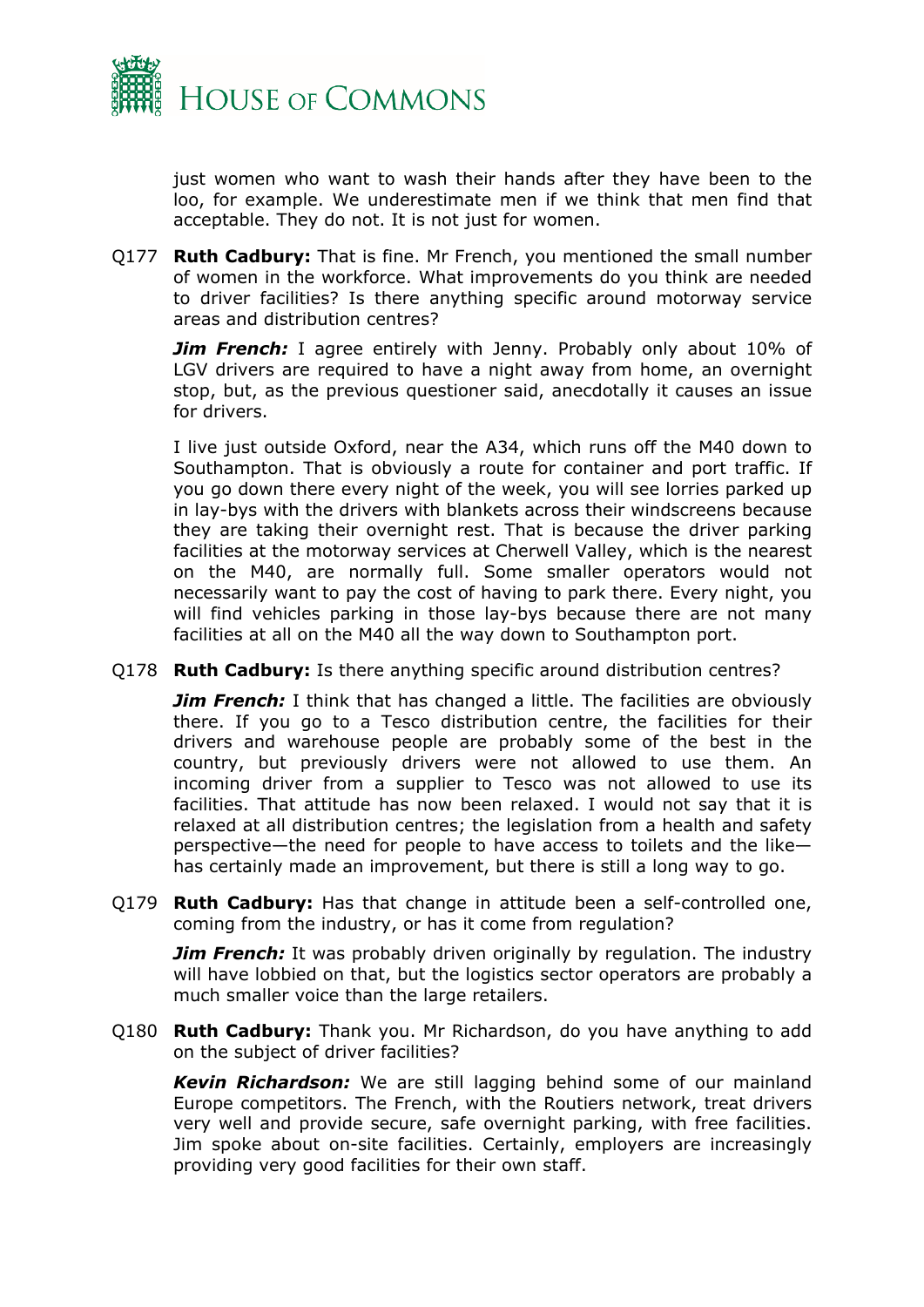

The issue with distribution centres is primarily for people who have to wait to get into those centres or who have to take breaks following a delivery and, therefore, are pushed out on to the access roads for those parks. That is where there are no facilities, in general. It relates to planning regulations. Parking on the sites is inadequate. I believe that when he spoke in 2016 my colleague Mr Drury talked about the way space for distribution centres is allocated, and relates to stock-turn of between six and eight times a year. We are now seeing 20 to 30 times in many facilities, so there is a significant increase in traffic coming through. For a long time, we have been pushing for facilities not just on the motorway network but on major routes for freight and within distribution parks. That is where it takes it into the planning domain.

Q181 **Ruth Cadbury:** If it is done by planning, that means you have to have a new development or a significant change that requires a planning application. What you are saying is that we need changes now around the existing facilities. Do you have any thoughts about how that might happen?

*Kevin Richardson:* Potentially, there is an opportunity to require the providers of some of the big logistics parks to set up parking facilities that are available for drivers. That should certainly be an ongoing requirement for the future. Otherwise, there is nothing immediate at the moment.

**Ruth Cadbury:** Thank you very much.

**Chair:** We go straight over to Greg Smith.

Q182 **Greg Smith:** Good morning, witnesses. Before we move on to the barriers to people becoming HGV drivers, can we be very clear about where you think responsibility lies for improving not so much the distribution centres but the roadside facilities—the motorway facilities? Is it something that the industry collectively should put on? Should some sort of umbrella organisation across the whole industry create a private sector solution or should it lie at the door of the Government to create better roadside facilities for the industry? Maybe we could start with Jim.

*Jim French:* The Government undoubtedly have a responsibility for facilities on motorways and the Highways England routes. I am aware of the new Ashford facility that opened last week, but the lack of potential profitability from setting up lorry parks, the possible investment that is required and the likely return have probably prevented private enterprise from investing in those sorts of facilities over the years. In addition, there would be planning issues and probably difficulty in getting planning permission for lorry parks and facilities.

Q183 **Greg Smith:** To be clear, you think that it has to be a state solution to provide not just the lorry parks but the toilet facilities and, potentially, accommodation and food outlets.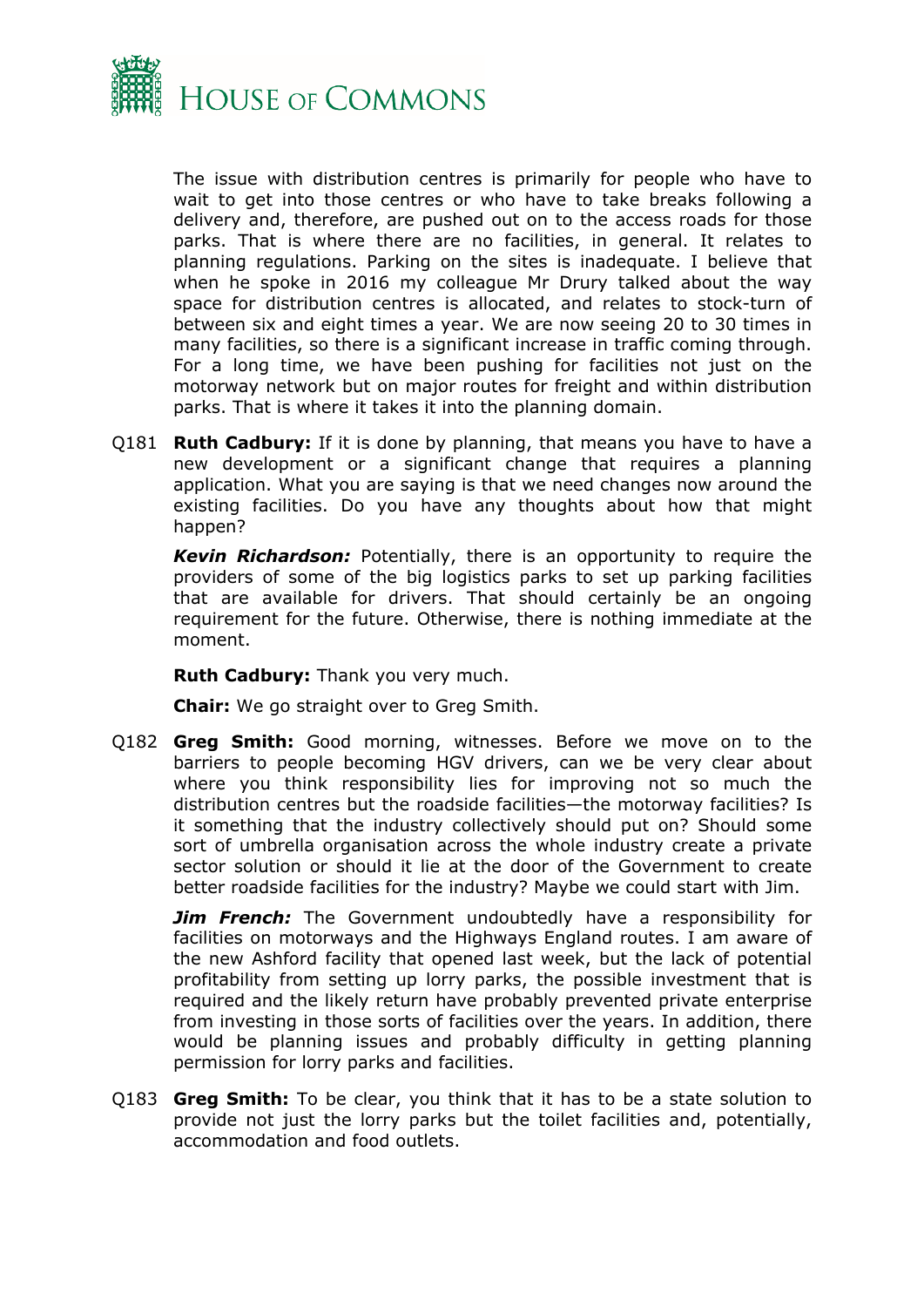

*Jim French:* I don't think it would happen otherwise. To take up Kevin's point, there are some large logistics parks in locations such as Daventry, Wakefield, Doncaster and Warrington, where most of the logistics operators there rent warehousing. There is a property developer involved. The issue is whether that property developer should be required to provide facilities, if it is a major logistics park that has a number of different operators on it.

Q184 **Greg Smith:** Thank you. Jenny or Kevin, do either of you want to come in on this point?

*Jenny Tipping:* No. I have nothing to add.

*Kevin Richardson:* I don't think this is an either/or; it is an and/and. The facilities on the motorway networks are run by commercial operators. They are not the freight operators. There is a requirement for commercial investment. Some of it sits with Government, but the remainder sits with local authorities and the devolved Governments. One of the challenges in engaging with Government Departments on roads is, who owns the road network? Who do you actually talk to in order to get a harmonised perspective on how you can drive this forward? It is very difficult.

**Greg Smith:** Thank you. Chair, do you want me to roll straight into the next section?

**Chair:** No. I will go to our colleague Ben Bradshaw, if that is okay.

Q185 **Mr Bradshaw:** Kevin, you mentioned the excellent quality of the provision in France. I think Germany is another good example. Do you know who pays for it there?

*Kevin Richardson:* I would hazard a guess and say that it is Government or the departments in France.

**Mr Bradshaw:** Thank you.

Q186 **Greg Smith:** Can we move on to some of the barriers that exist to people becoming HGV drivers and taking that up as a career, either straight out of the box or by moving from other professions that involve driving large vehicles? I know from my own constituency that a lot of coach drivers have moved over to the HGV world in the last 12 months.

Jim, could you come in first? As a starter, do you think that the recruitment strategies are effective, both the strategies across the industry and some of the Government initiatives that have been brought in around apprenticeships and that sort of thing? Does there need to be a radically different approach to encourage more people, the numbers that we actually need, to train and to become HGV drivers?

*Jim French:* My first reaction to that question is that we probably recruit and train sufficient drivers each year both to replace those who are retiring and to solve the shortage. The difficulty that we have is retention. If Government are funding some of the training, there is an issue about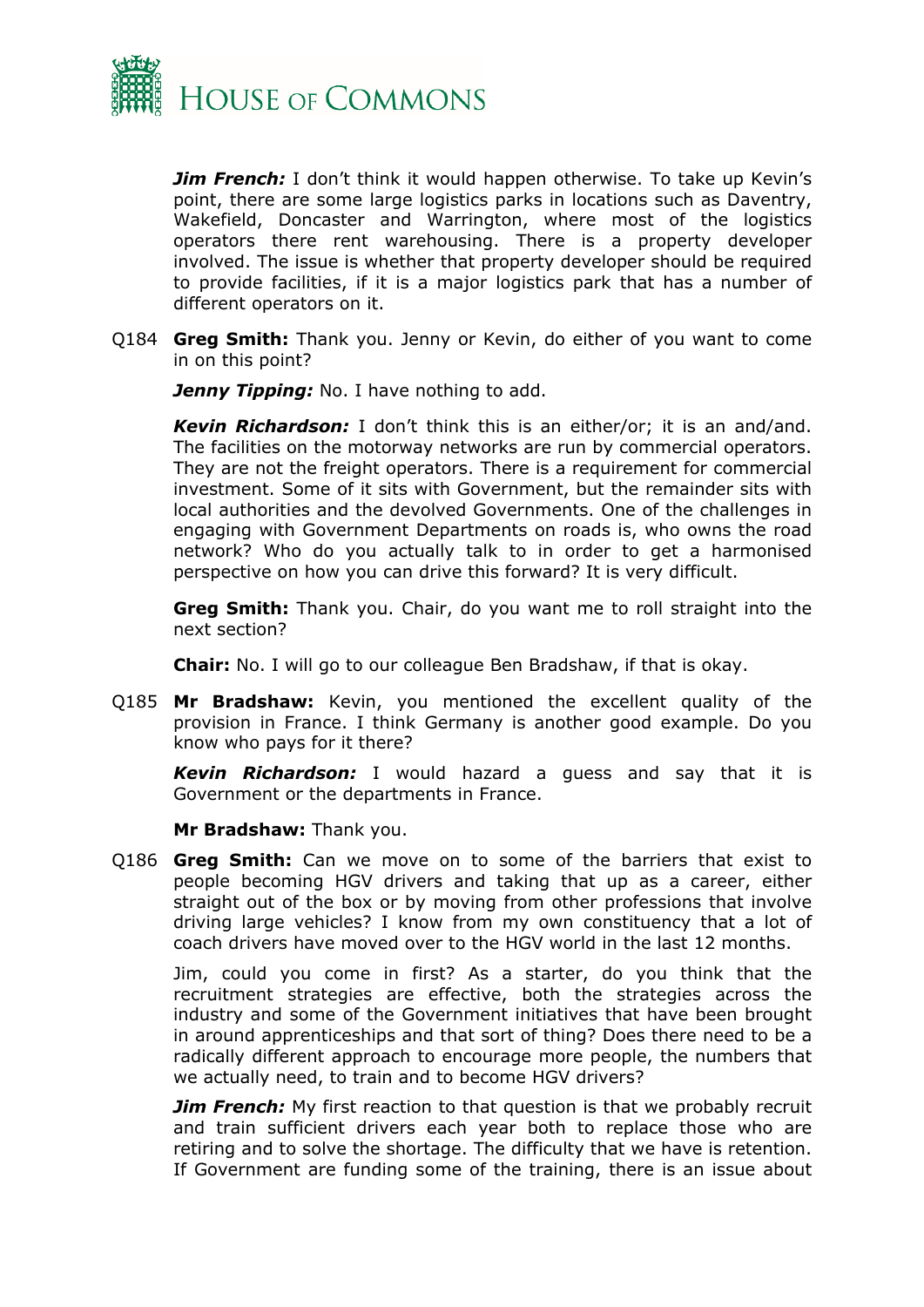

the actual recruitment and making sure that the person you are going to train will be suitable for a lorry driver's job, and that they understand that role right from the start.

Part of the training programme that we have introduced includes a driving assessment. I am sure that Jenny would concur that there are, unfortunately, some people who would never have the ability to drive a 44-tonne vehicle. Similarly, it is necessary for the trainee to be aware of the sort of working environment they are going to be in.

On the one hand we talk the job down, from the point of view of its being 60 hours a week and nights out all the time, but on the other hand we talk the job up by saying there is flexibility and new working patterns, and you do not have to have nights away from home. It is important that drivers understand that the one thing they will probably have to do, no matter who they are working for, is to get used to starting early in the morning. If people do not like that, we should not be wasting Government money on training them.

From the point of view of people coming into the industry who pay for their own LGV licence, it has probably cost them £3,000 to gain the licence, so normally speaking, because they have put in that investment, they are going to stay. The issue is a lot more about retaining the drivers we train rather than trying to keep topping up the bucket when we have a big hole in the bottom.

Q187 **Greg Smith:** To be clear, so that I understand what you said, you believe that, rather than there being barriers to entry for people wanting to become HGV drivers, it is actually a problem of too many people trying to join a career, a profession, a trade that is never ever going to work out for them.

*Jim French:* I would not say there were too many. Obviously, because of the publicity that has been given about the driver shortage over the last six months, and the figures that are bandied about on what wages people can earn, there has been quite a proliferation of people wanting to get an LGV licence and train. Obviously, the measures that the Government have been taking with such things as the boot camps and DWP funding have helped.

At the same time, there are a lot of people who might fund their own driving licence, and a lot of operators who pay to train people to gain an LGV licence. You may have heard of a programme called Warehouse to Wheels, where a number of people take warehouse people, who already have some fundamental understanding of the logistics sector and the way it works, and train them to gain an LGV licence and then become a driver with them.

Q188 **Greg Smith:** Far from an outlay of £3,000 or more by an individual being a barrier to entry, you actually see that as a positive thing for those people because they are a bit more locked in and know what they are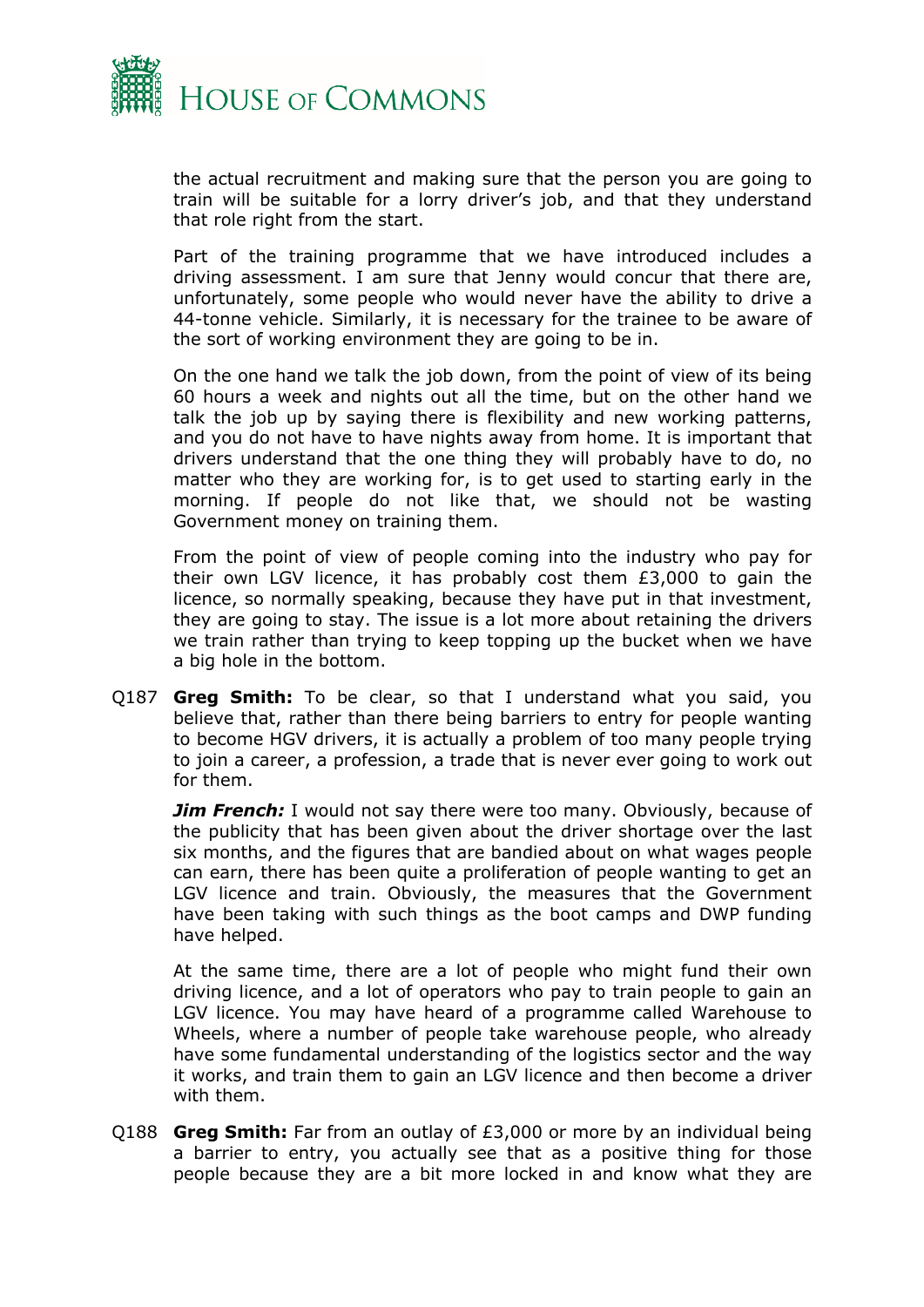

getting into.

*Jim French:* Those people would be positive, but there are obviously a number of people who may well want to become a lorry driver but cannot afford to pay that amount of money up front.

Q189 **Greg Smith:** So that is a barrier.

## *Jim French:* Yes.

Q190 **Greg Smith:** Kevin, do you have anything to add? What do you perceive the biggest barrier to be right now?

*Kevin Richardson:* I think the sector has a perception issue externally. I do not think it is seen by many as a career with development opportunities. It is one of the few sectors that will actually provide you with a career for life, which is quite unusual. I do not think we are very good at publicising that. I do not think people realise the breadth of opportunities that are available to us.

I also think that the way we advertise driving jobs at times is not particularly good. We put an advert out. It will be a male sitting in a cab with his arm on the window and a Yorkie bar in his left hand. "Come and be a driver. This is the pay rate. These are the hours." I do not think we are really talking about the opportunities for entering it as a career. There is a business legitimacy issue that we need to overcome.

The things Jim talks about, like Warehouse to Wheels, are working. I was talking to one of the big 3PLs the other day; they are using the apprenticeship incentives to run a fast-track programme. One of the barriers is the difference between the ability of the big companies to support drivers, to provide them with training, to fund the training and to provide development opportunities, as opposed to the SMEs who are not able to utilise the apprentice levy and perhaps cannot provide the career progression and development that some of the bigger organisations can. Of course, the majority of transport companies in the UK are SMEs.

## Q191 **Greg Smith:** Do apprenticeships work in this sector?

*Jim French:* They could work a lot better.

Q192 **Greg Smith:** That is a good start. If you would be so kind as to pad out some detail on that, it would help our inquiry.

*Jim French:* Yes, by all means. Obviously, the paper that I put forward was in connection with this. Since the apprenticeship levy was introduced, by the end of this month the sector will have contributed £700 million in levy. It is estimated that in logistics apprenticeships it has recovered less than £150 million. Some of the barriers there are rules we need to work to that are put in place by the Institute for Apprenticeships and Technical Education and the Education and Skills Funding Agency.

When the levy came in, and the new type of apprenticeships that apply in England, with standards and EPAs, were introduced, it was just an LGV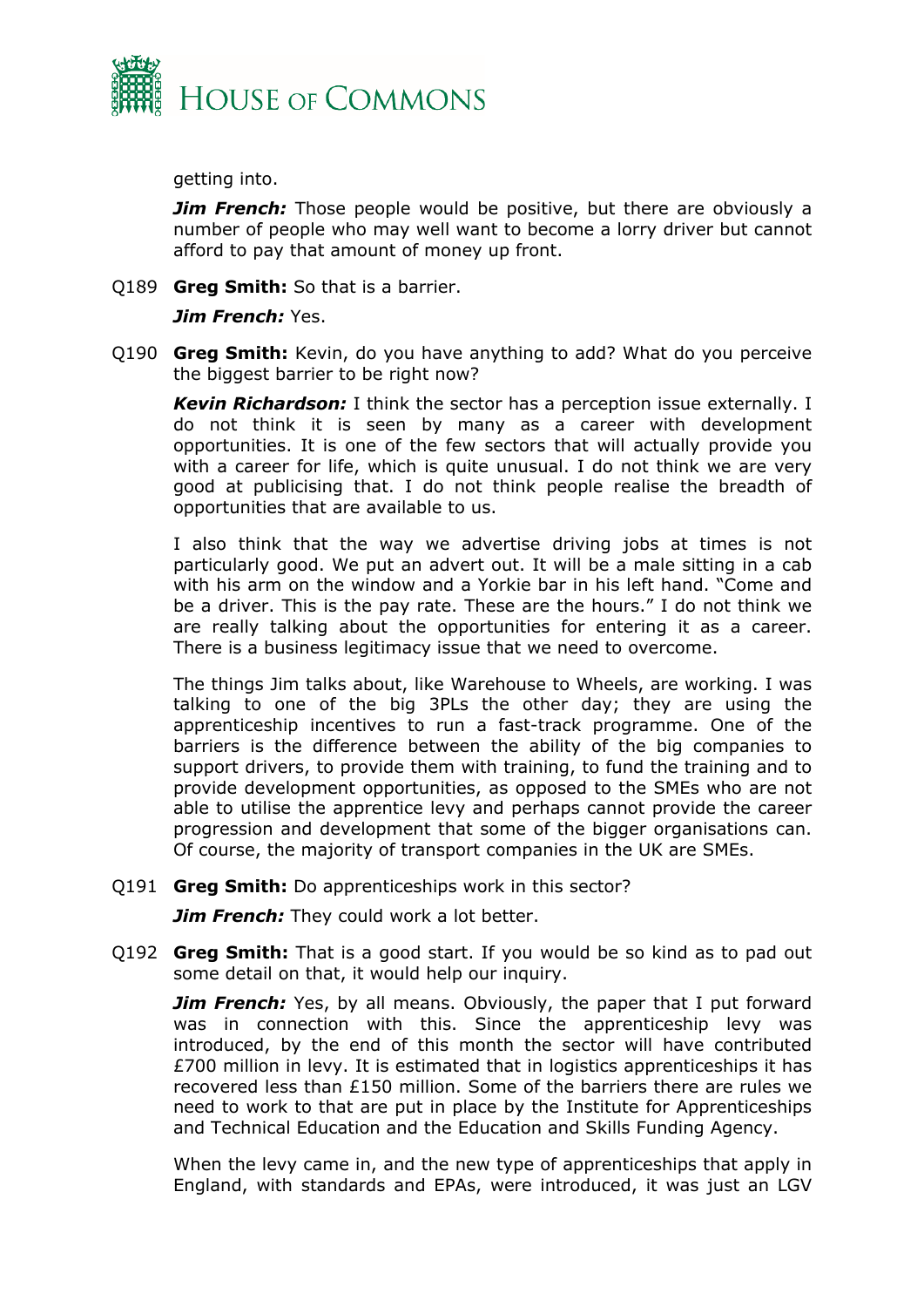

driver category C apprenticeship. A category C driver is just for a rigid vehicle. Despite putting forward cases by employers that we wanted an apprenticeship for the cat C and E licence, which is for an articulated driver, it took until this year to get that apprenticeship approved, and a lot of lobbying as well to get the funding level correct. Once that had been introduced, the category C apprenticeship had to be withdrawn because the institute said that we can only have one driving apprenticeship. For two years we have been arguing, and we have successfully convinced the institute that we need a second LGV driving apprenticeship, which is called an Urban Driver. That has gained approval for standards and EPA, but we are now in a position where the funding level is only £4,500, which is lower than the original funding level for the category C apprenticeship. We have gone through a procedural review on this, and I have been told that we have been unsuccessful.

We are now in the position where we are again lobbying the DFT. An apprenticeship for an Urban Driver is £4,500, which is a 12-month apprenticeship, and the apprentice has to spend 20% of their time off the job in training. For that period, there are going to be training providers that will not bother to offer that apprenticeship training.

Prior to Covid the original apprenticeship that I talked about—the cat C apprenticeship—had around 1,700 or 1,800 apprentices a year, which made it the second most popular apprenticeship in the whole transport and logistics sector. In the total number of people taking an LGV test each year, that is probably under 5%, so that route to getting a licence is not extensively used. As Kevin said, it would tend to be mainly larger operators that used the apprenticeship method.

To my mind, the long-term solution needs to be to have apprenticeships that, first, are accessible and, secondly, give a far more rounded level of training to be a lorry driver rather than them just spending two weeks to take a test.

Q193 **Greg Smith:** That is a very helpful and comprehensive answer. Kevin or Jenny, do you have a view on the apprenticeship point? Jenny, we have not come to you yet on the wider question about what the biggest barrier is.

**Jenny Tipping:** I have taught a few people to drive trucks who used to be bus drivers. They went into bus driving exclusively because they could just get a job first, and they got the training on the job. They learnt the job and learnt to drive all at the same time. Jim's Road to Logistics is a great scheme. Any scheme that has that transition is going to be good for getting people into the industry and for making a nice, smooth transition.

When I entered the industry 15 years ago, the standard practice was that you paid for your licence, you'd get your licence, turn up on the first day at work, be given a set of keys and a run sheet and told, "Off you go." That is understandably terrifying, and it is a kind of sink or swim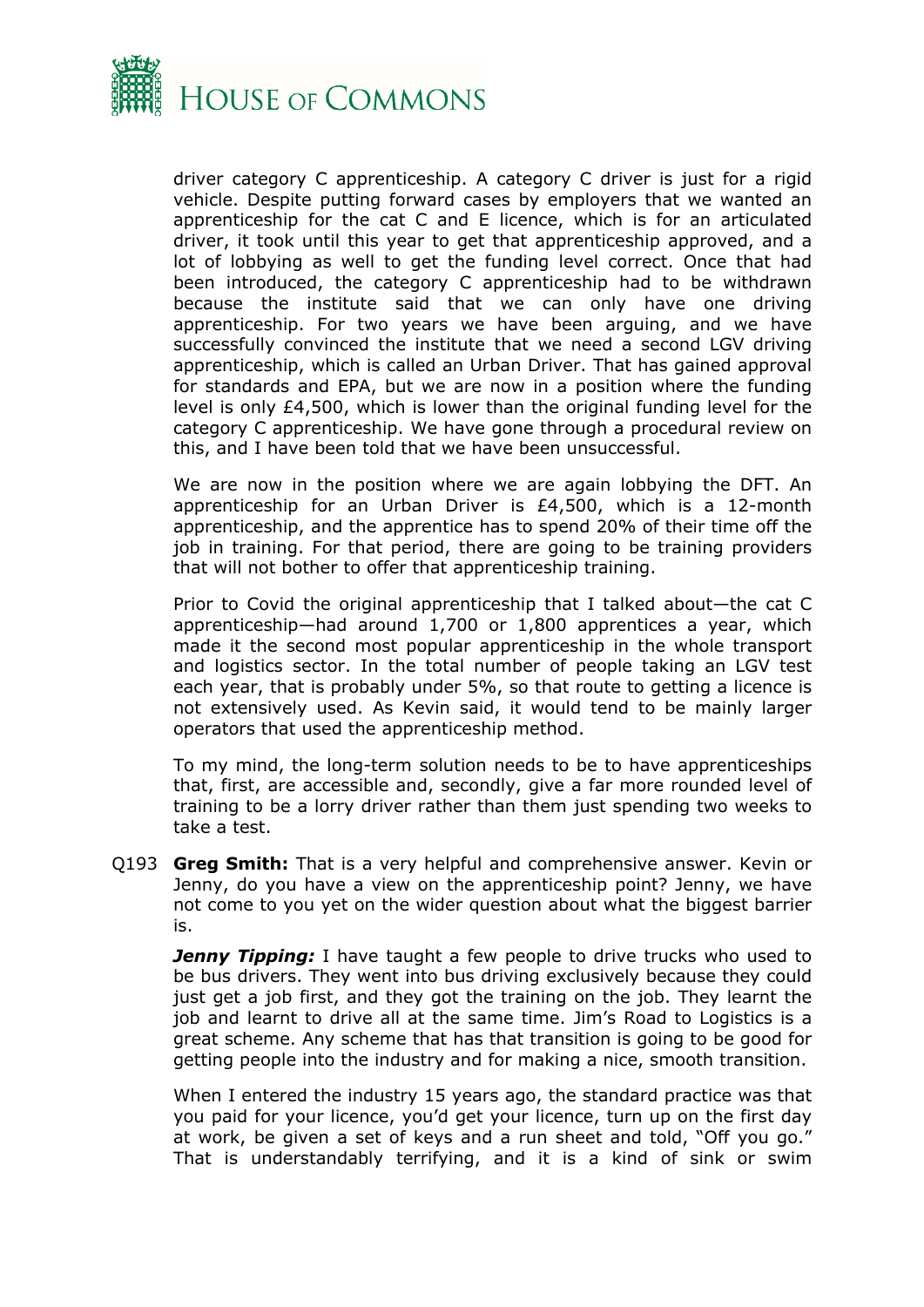

situation. Luckily, I swam, but it is not for everybody. It is also not very safe. That kind of attitude puts off a lot of people.

Jim is right that so much of the industry is small companies. It is small training providers as well. To access the Government schemes, they quite often do not tick enough of the boxes, or it would be too big an outlay. Ideally, there would be some other way of helping people into the industry that is accessible to small companies.

Q194 **Greg Smith:** Thank you very much. Mindful of time, Kevin, do you have a brief comment on that?

*Kevin Richardson:* My brief comment is no, I do not think the apprenticeships have been particularly successful. The longer answer is that I think there has been an issue with the breadth of roles in logistics. For example, the apprenticeships are geared predominantly towards either general management and supervisory skills or very clear technical competencies. It is easy to discern what is, for example, a woodturning lathe operator. If you look at the apprenticeships that have been successful, as Jim mentioned, a driver with a certain category is a defined role, but if you look at something like a warehouse operative, a warehouse operative for what? Does it mean that you are working on a bulk tank farm? Does it mean you are working in an e-commerce operation or an FMCG environment? There has been a real difficulty around that.

To give you the example of a transport manager, there is a specified element. If you are a nominated transport manager and you require a CPC, that is very clear, but the definition of a transport manager across organisations can vary hugely. You might be managing two or three trucks or a thousand. You might be responsible for maintenance, or you might not be. You might be directly responsible for the drivers or the vehicles. We have struggled with that in the structure of the existing apprenticeship scheme, and it has been a difficulty for us.

*Jim French:* Transport law defines the person who has legal responsibility for operating vehicles under their operator's licence as a transport manager. The Institute for Apprenticeships, because it is a level 3 qualification, will not let us call that apprenticeship a manager level, so we have to call the person a transport and warehouse operations supervisor. Again, that is a way, to my mind, that the Department for Education discredits our sector and does not value that role, which obviously the DFT does in what it calls the person who has that legal responsibility.

**Greg Smith:** That is very helpful; thank you. Mindful of the time, I will pass back to the Chair.

**Chair:** Much appreciated, Greg; thank you. Gavin Newlands will ask the next question.

Q195 **Gavin Newlands:** Good morning, panel. I want to talk about specific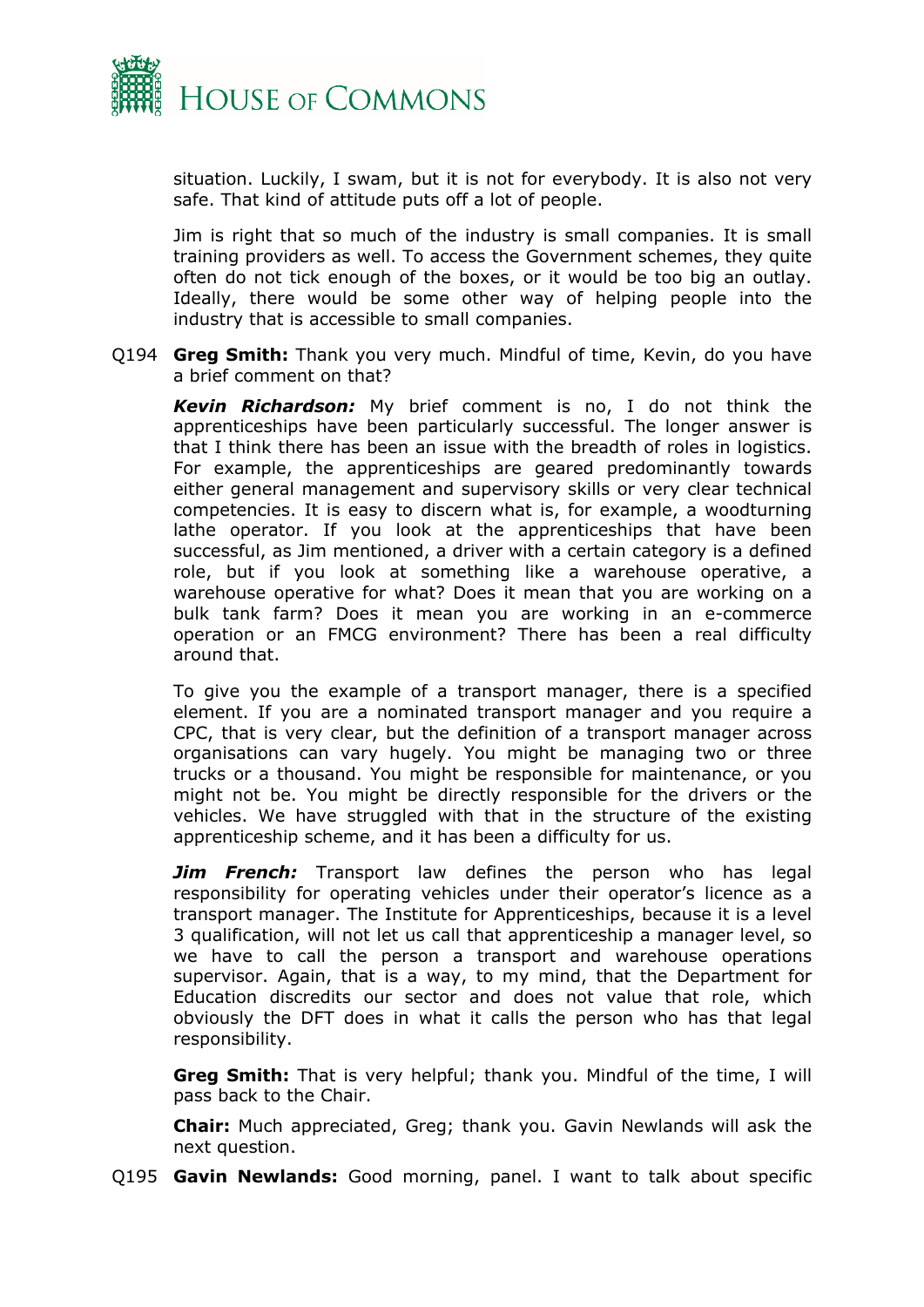

groups of people, further to the questions that my colleague was just asking, and delve a bit deeper into a question that my colleague Ruth Cadbury touched on a little earlier.

I think it was Mr French who described the bulk of the profession as pale, male and stale. Looking around the Committee room, I think most of the Committee could certainly be described as two out of the three, and one or two would perhaps get a full house. I will allow the witnesses to judge.

**Ruth Cadbury:** It was pale and stale.

**Gavin Newlands:** At the moment, roughly 2% of the workforce are female drivers. We do not even have a reliable statistic to ascertain what percentage of the workforce are black and minority ethnic. Why have attempts to improve the diversity of the industry not proved to be successful thus far? Given that I have prayed you in aid already, Mr French, I will start with you.

*Jim French:* There has been a culture about the sector that has probably been a little bit difficult for a lot of people to break into. Certainly, as we have already touched on, driver facilities are not conducive to asking women to drive trucks at times. Again, leading on from something Kevin said, the perception of the sector from the outside is not good.

I have done quite a bit of talking to students at colleges and school sixth forms about the logistics sector, trying to attract people to come into it. Initially, they do not know what logistics is about. Unfortunately, careers teachers do not know too much about what logistics is about and what opportunities there are in it. We probably do not reach out enough to ethnic minorities or to females because of the way the industry has been for a number of years. We need to try to make it more attractive.

Jenny talked quite eloquently about it. You can tell from the way she talks that she thoroughly enjoys the job and the role. The people who come to work in it do, but a lot of people end up in logistics by accident. The industry, particularly the trade association, needs to do more to encourage different groups to join the sector. That is particularly relevant to young people.

Q196 **Gavin Newlands:** Thank you. Jenny, we touched on this earlier specifically with regard to facilities. You have had a successful career, which you have enjoyed. I think you said yourself that you have been perhaps a little insulated, working for Royal Mail, because of the facilities you have been able to use, compared to some other drivers in general haulage.

What can be done to attract more women into the sector? Is there a way of looking at shift patterns? We spoke earlier about drivers who are leaving the industry to go to Amazon, and the DPDs and the DHLs of the world, because they get to sleep in their own beds and have fairly regular shift patterns, which is not always the case. Can something more be done on that, or is that just the job?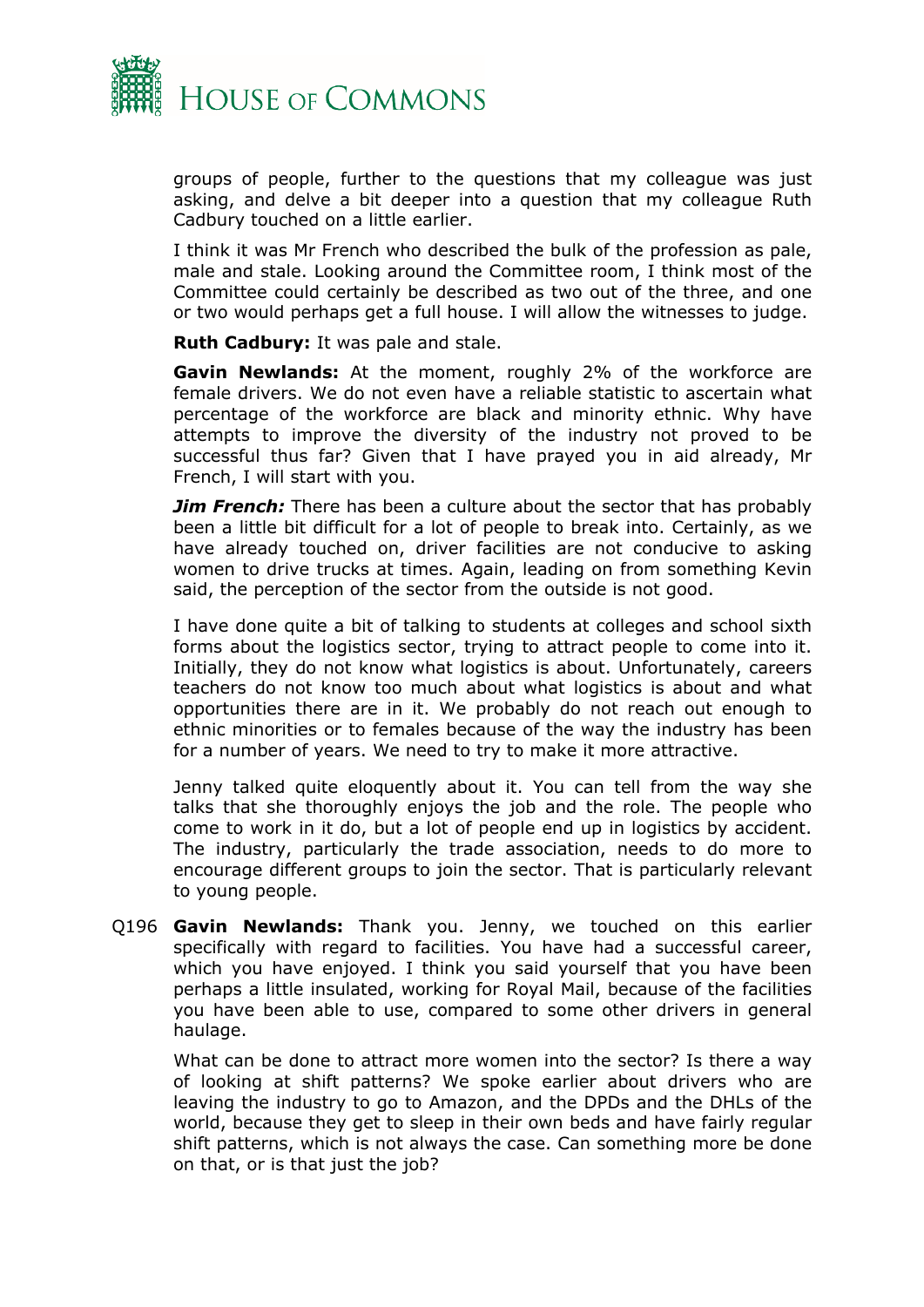

*Jenny Tipping:* To a certain extent, I think it is just the job. I always find it really interesting to look at. With bus drivers we have reached critical mass. There are probably now enough women driving buses for young women to think it is a viable career option, but we have not reached that point with trucks. What is the difference between buses and trucks? That is where the question lies.

Some of it is about predictability of hours. With buses, you normally know your shift pattern quite a long time in advance. It can be the same with trucks as well. I think the biggest thing is that it involves manual labour. Nearly all driving jobs involve you having to unload the vehicle as well. Buses unload themselves. I think we possibly do not say enough about it; you do not have to be that strong, but some women simply do not want to do it. Yes, you often have to lift stuff. You might get cold and dirty, but obviously you have PPE for that. Actually, if you ride horses or if you garden, you are going to get cold and dirty and lift heavy stuff. It is not that women cannot do those things. There is just something about women not necessarily wanting to do it as a job.

I do not know what the answer is. I have been asked this question for at least 10 years. I see gradual, very incremental, change. No one bats an eyelid any more when I turn up. If I see another woman at a distribution centre, it is completely normal nowadays. It is gradually changing. It is the same with other manual trades; the number of female plumbers and female electricians is only gradually increasing. I do not really know what the answer is.

Q197 **Gavin Newlands:** Thank you. I should probably say that in a previous job I used to deal with deliveries on a fairly regular basis. I can certainly pay testament to just how manual some of the work is that drivers do. In all the years that I carried out some of those tasks, I only met one female driver. The rest were good guys, but pale, male and stale if you want to coin a phrase. Kevin, can you shed any light on this? What can we do?

*Kevin Richardson:* There is the awareness issue. What Jim and Jenny talked about—you have just mentioned the physical nature of it—is a constraint, as are the shift patterns, but more particularly the uncertainty of shifts. Interestingly enough, I received a delivery this morning at about 10 past seven from a driver who started work at 5.30. He currently works Monday to Friday, but because that organisation is now going 24/7 and offering seven-day-a-week deliveries, his contract is just about to be changed and at that point he is thinking of leaving because he does not know which two days out of seven he will get off as a break. For people with families, both male and female, that is an extreme difficulty.

I think there is a need to look fundamentally at shift patterns and the whole nature of how they operate. You have to then set that against the fact that you have an asset in terms of the vehicle that you need to sweat and operate as many out of the 24 hours as you can. There is a bit of a constraint.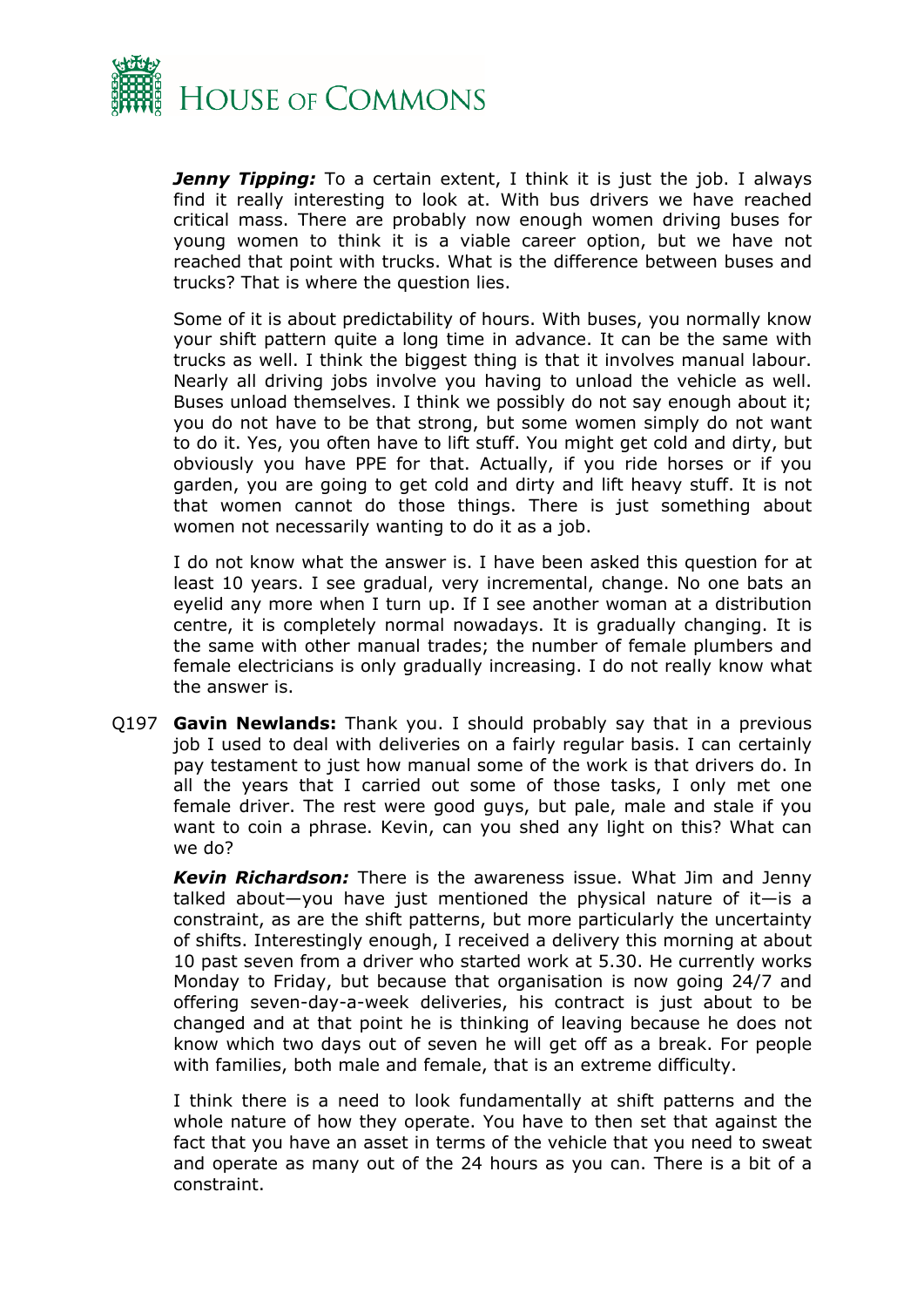

Q198 **Gavin Newlands:** Could you give very brief answers, if you can, because of the time? Who is responsible for addressing that problem? Is it a combination of industry and Government, or is it looking at perhaps education and careers advisers? Is it one over the other? Kevin, we will start with you and go back round.

*Kevin Richardson:* As has been said, knowledge of the profession—as we call it—as a career of choice and its opportunities is lacking. That is something that both the profession and the Government, through DFT, DWP and the Department for Education, need to address. Interestingly enough, at the recent options week in schools, logistics, transport and the supply chain were not included as one of the professions. There are 2.7 million people employed across the sector.

Engaging with Government is very difficult. They understand a lot about the passenger sector but not about this profession, which they tend to lump into the category of freight, being anything that is not passenger. Last Friday, I was on a call speaking to civil service departments, who were looking to create within the civil service a logistics, transport and supply chain profession, which I think would be a real start. I was on a Freight Council call yesterday with Trudy Harrison when we were talking about running a year of logistics next year to raise the profile of the profession.

This is something that needs to be tackled jointly. There is a big onus on the employers, but I think there is an awareness issue and support is needed from within Government and the Departments.

Q199 **Gavin Newlands:** Thanks. Jim or Jenny, do you have anything to add or has Kevin answered it comprehensively?

*Jim French:* Things like shift patterns and changing them is down to the employers. They have moved to do that, to a certain extent, in order to help attract drivers.

On awareness and education, you might like to know this statistic. There are 17 universities in the UK offering a degree in logistics. There are 119 that offer a degree in law.

**Gavin Newlands:** I think we can all agree on lawyers. Back to the Chair.

**Chair:** A little bit later than advertised, straight over to you, Grahame Morris.

Q200 **Grahame Morris:** Thanks, Chair, and good morning to the witnesses. I think you have given some really good evidence for our inquiry and our report. Thank you very much for that. You identified very effectively a number of the issues and problems facing the sector. Could I try to get your views on what the role should be for Government in resolving some of those problems.

You have certainly given us quite a list. I made some notes, and I fully appreciate some of the issues. I think Kevin identified changes in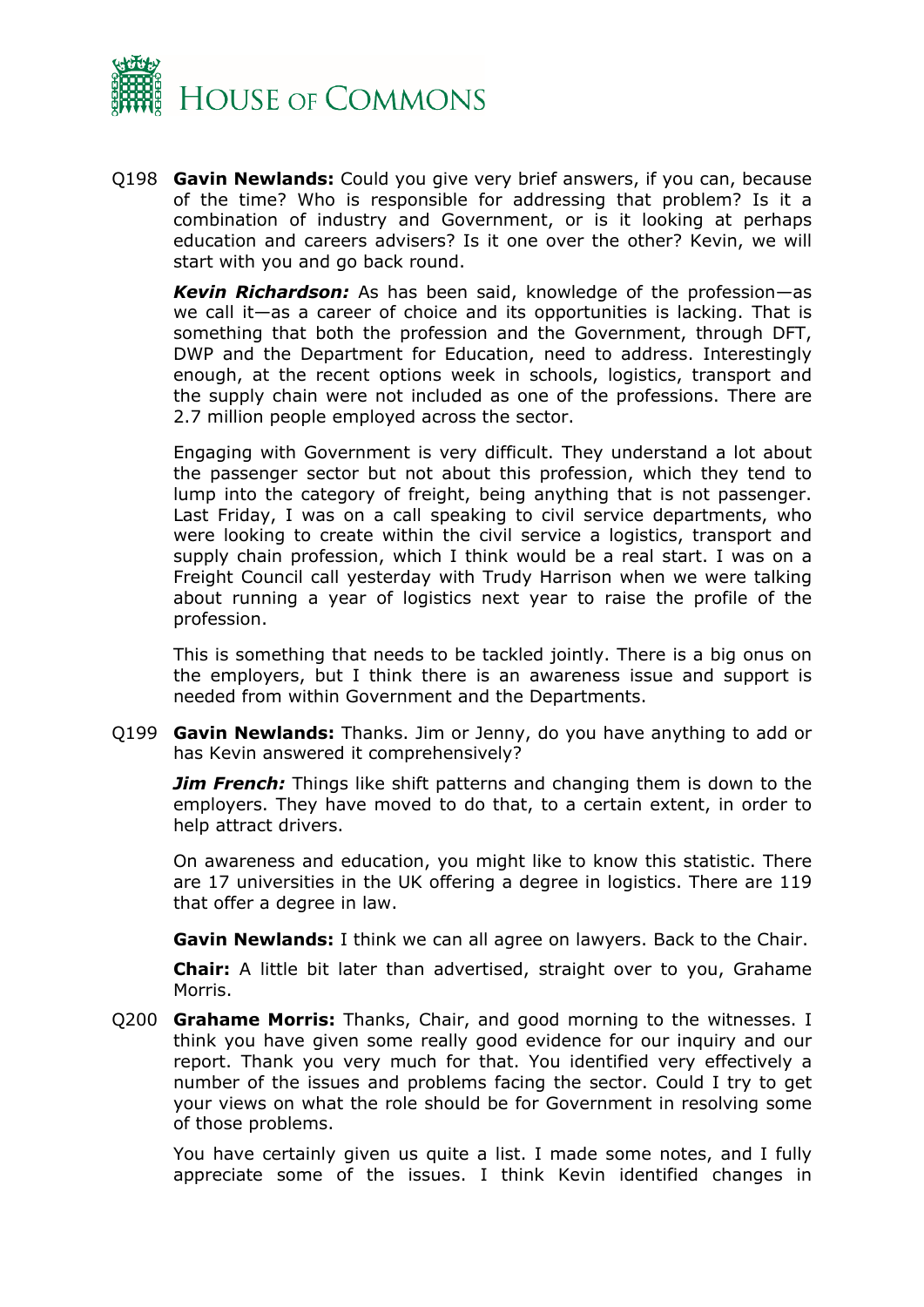

consumer behaviour and the issues about very tight windows for delivery that perhaps Government cannot do anything about, but there are some issues the Government have a key role in addressing.

For the record, could we get your views? I am thinking about some of the measures that have been introduced and how effective they have been: for example, the temporary relaxation of the requirements on drivers' hours; issues like licensing and testing; and the increase in the cabotage rights for EU drivers. Jenny, could I start with you?

**Jenny Tipping:** First, I know nothing about cabotage, so I am not going to talk on that. In relation to drivers' hours, they are not generous. If you are working up to your legal maximum every day, that is a really long day. To relax those is dangerous, frankly. It is a whole structural issue and it has been dumped on drivers. That is completely unfair. I think it is going to end up in a much greater driver shortage. To be honest, it is shameful.

In terms of driver testing and the changes that are now coming in, going straight from a car to an artic for example, they only came in at the end of November and we have a 10-week lag; we are so booked up that we are into the new year before we have any of those in. I am frankly scared to get into an artic with someone who has never driven anything bigger than a car before. I suspect that the industry will work itself out on that, and how much time you actually spend in a rigid before you put someone in an artic. Personally, I think someone should be second nature in a rigid before they even think about getting into an artic. Some people come to us already second nature in a rigid because they can drive a bus, because they are a farmer or something like that. That has yet to work itself out, but I think it is not necessarily the panacea that it could be.

Q201 **Grahame Morris:** Jenny, I appreciate your personal experience. It is very valuable because a lot of people take an overview without the benefit of practical experience. I have noted very carefully what you said, particularly about the dangers in relaxing drivers' hours, or extending drivers' hours. Is there something specific? My question is about what Government can do. Obviously, you do not want Government to relax drivers' hours, but is there something else that you would like to take this opportunity to highlight that the Government could do to improve the situation?

**Jenny Tipping:** The last thing I want to say on driver testing is that the reverse part has now been taken out of the standard part of the driving test. Training schools can be trained up to assess each other's pupils on the reversing exercise. That only works for big companies. There are very strict rules on what the reversing area can look like. That is going to exclude large numbers of the training industry. I actually think that taking out that reversing exercise is going to reduce the capacity of testing.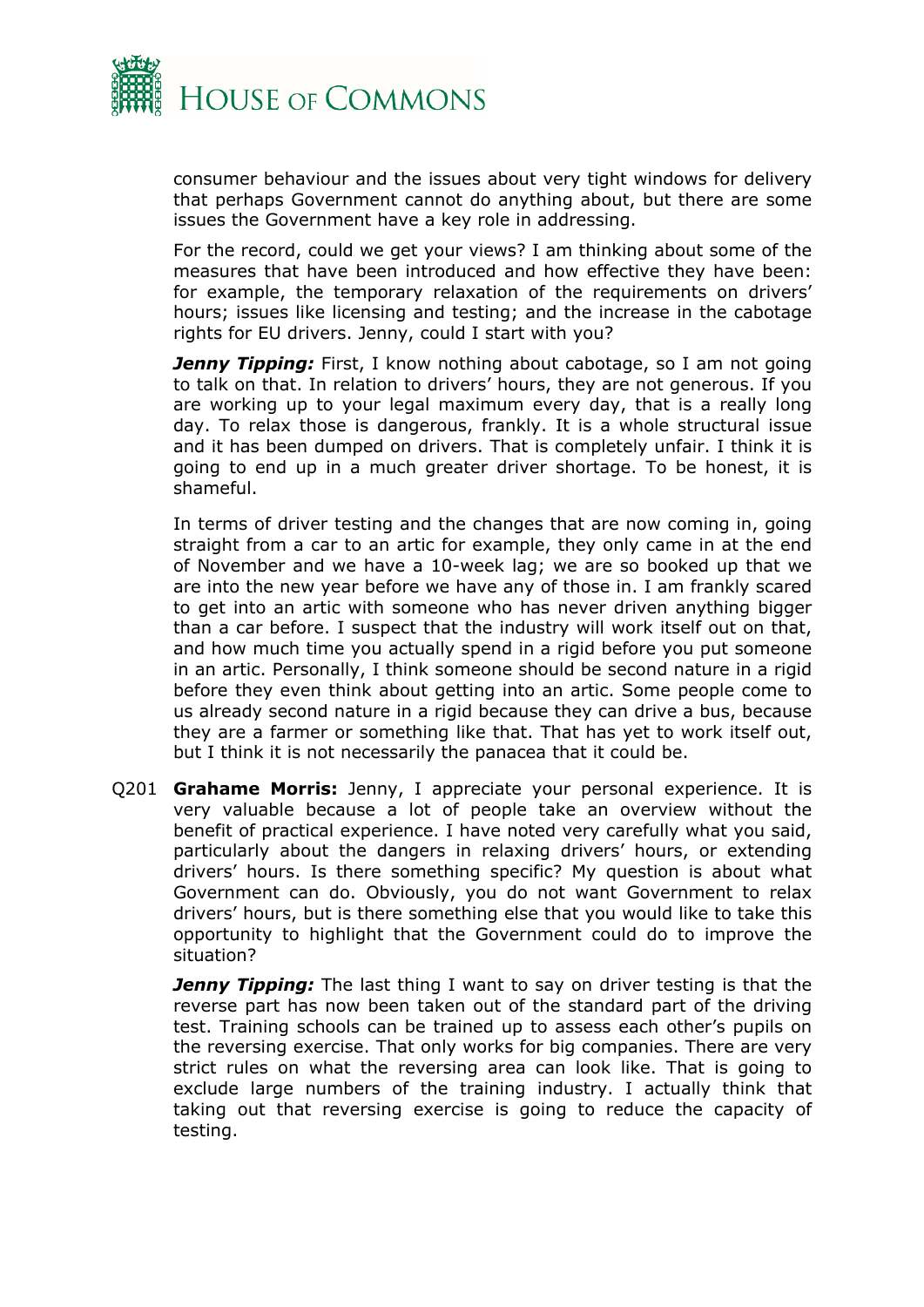

Certainly on the south coast, where I am, between Bournemouth and Portsmouth—that is the whole of Bournemouth, Southampton and Portsmouth—only one school has a reversing area that can be used. It is going to massively reduce it. Land down here is at such a premium, and that is a complete waste of space. That is one thing. There definitely has to be a relaxation of what constitutes an acceptable reversing area.

Q202 **Grahame Morris:** Thanks, Jenny. Jim, I will come to you next with the same question about the role of Government. In your earlier reply to one of my colleagues you mentioned the category C apprenticeships and the Urban Driver licence. Do you want to say something more about that? What is the one thing the Government could do from your perspective to address the situation? What would that be?

*Jim French:* That would be to revise the ESFA rules. The Education and Skills Funding Agency has rules by which certain costs can be included within the costs of the apprenticeship. They define them as eligible and ineligible. Believe it or not, in the apprenticeship to train a driver the ineligible costs are all the test fees—prior to going to C plus E, if you went to cat C and then C plus E they were in excess of £300; the depreciation of the vehicle, which has to be in the region of £200 to £300 a week; the maintenance of the vehicle; and the insurance of the vehicle.

You cannot train somebody to get an LGV licence without having a vehicle for them to learn to drive. It is illogical as to why those costs are not included in the cost of the apprenticeship. Those are the rules that we are up against all the time really in terms of trying to—

Q203 **Grahame Morris:** I appreciate that. It is a valuable insight. I am conscious of the time. I want to go to Kevin to give him the same opportunity.

*Kevin Richardson:* I will be brief, but there are a number of things. The first thing is to understand what supply chains are, which I do not think the Government do. Then support modal shift, which has been effective over the last few weeks. Work collectively across the Departments and with the businesses within the sector. Update the planning regulations. Get building the facilities. Revise the apprenticeship scheme. Be aware of the implications of active travel schemes and their impact on productivity for the logistics sector. Thank you.

Q204 **Grahame Morris:** That is a very concise response and a comprehensive list. Thank you, Kevin.

Just before I hand back to the Chair, there is one question I have not asked, and it is in relation to the performance of the DVLA and the DVSA in terms of the driver workforce. Can you give me a very quick answer? Is there any evidence that their performance has improved or is improving?

**Jenny Tipping:** I know that for new licence acquisition people are getting their licences back really quickly. I also know that, when I had to